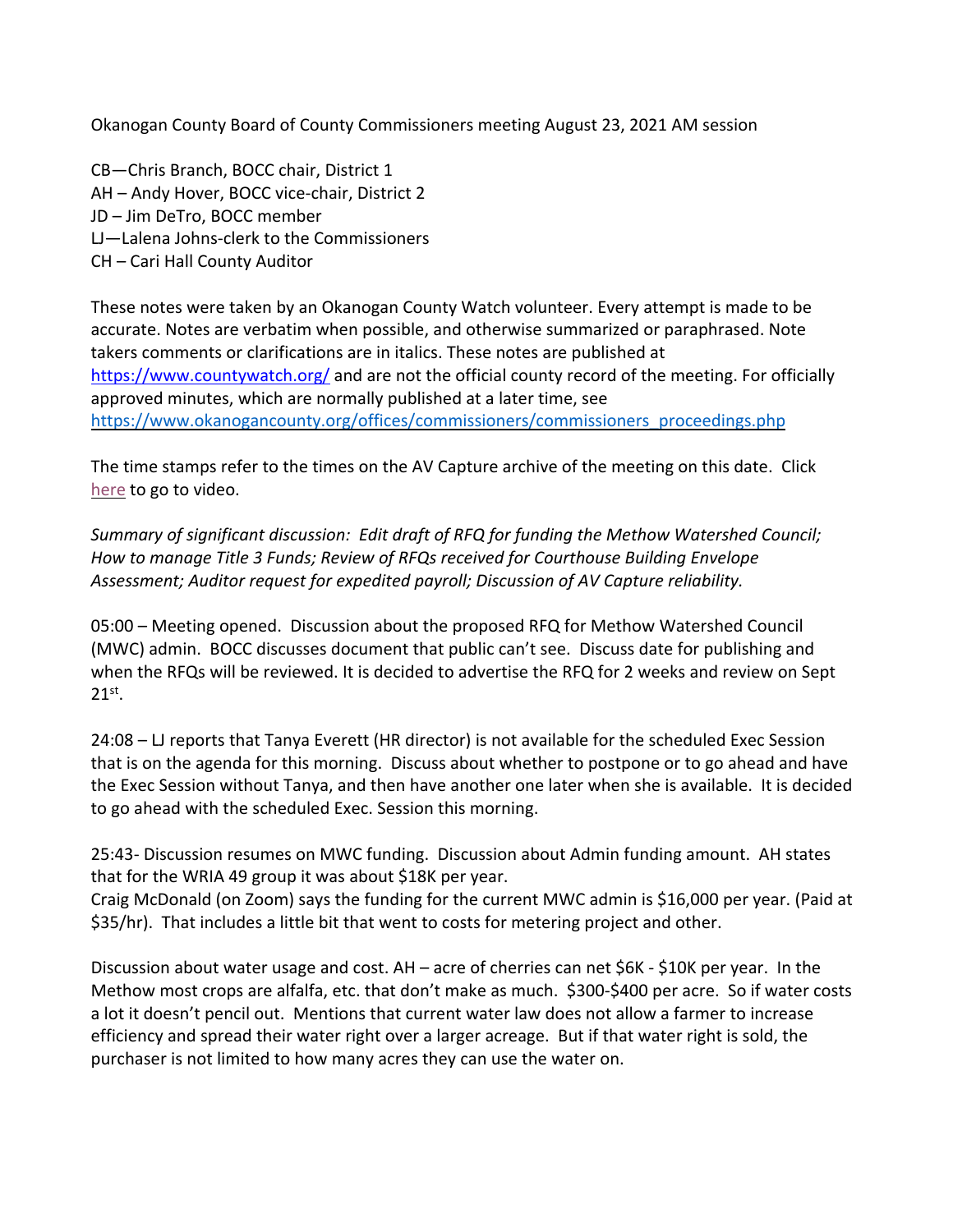Discussion resumes as to publishing. LJ asks who will pay for the advertising. AH says he does not think it is necessary to always ask that question. There is money in the budget of most departments to cover that cost. AH suggests taking the advertising costs out of the Planning Dept budget.

## 43:09 - Title 3 Money

AH says they did not go out for proposals for last year because they wanted to get the fund squared away. There were a lot of continued contracts. Asks LJ how often the Title 3 money comes in. LJ responds that it is twice a year with the tax schedule. AH states that for 2020 there were no proposals. We did receive the funds.

WA deposit of \$64,000 plus interest earnings occurred in April. The bulk is received in April. Some more funds in October, but not as much as in April. CB asks if the plan is to announce the funds available when RFPs go out.

AH – we have 2 years of money. Suggests doing it on a 2 year cycle. Fed Gov requires to have the funds obligated by Sept 30, 2023 and spent by 2024. The initiation process has to start by Sept 2022.

CB- suggests that going to a 2 year cycle may work

Firewise, SAR, Emerg. Mgnmt are the only entities that have ever applied for these funds. AH – summarizes that by 2022 the proposals have to be initiated, and funds obligated by 2023. When do funds stop?  $LI$  – They have to be reauthorized by the Feds.

Discussion about how to manage the timing of putting out the RFPs.

\$129K is in the Title 3 fund right now. AH – doesn't think it is a good idea to extend contracts. It makes it very complicated to know how much is in the fund in any given year. Discussion about how to accommodate situations where delays occur.

CB asks if they should limit the proposals to a certain dollar amount. AH says not necessary. Firewise for example has many small expenses and may want to bundle them into one larger amount for efficiency.

LJ – USFS has updated their website regarding what expenses qualify for the Title 3 grant. AH moves to authorize LJ to publish RFPs for \$129K for Title 3 Funds. CB seconds, voted unanimously. LJ says she is unsure about the \$129K because she isn't sure about \$32K that was allocated for the Community Wildfire Protection Plan. BOCC says that since that money was not spent and that contract was not extended, the CWPP will have to re-apply.

BOCC goes in Executive session for about an hour.

1:08:15 BOCC resumes public meeting. Review of RFQs received for Courthouse Building Envelope Assessment.

1:18:00 -Auditor Cari Hall appears with a request – down to one person in payroll this week. Asked if BOCC would expedite time sheet approval so she can have adequate time to complete payroll. CB asks if there is any other staff out because of ? He trails off without finishing the sentence. Everyone seems to know what he is referring to but it is not uttered out loud.